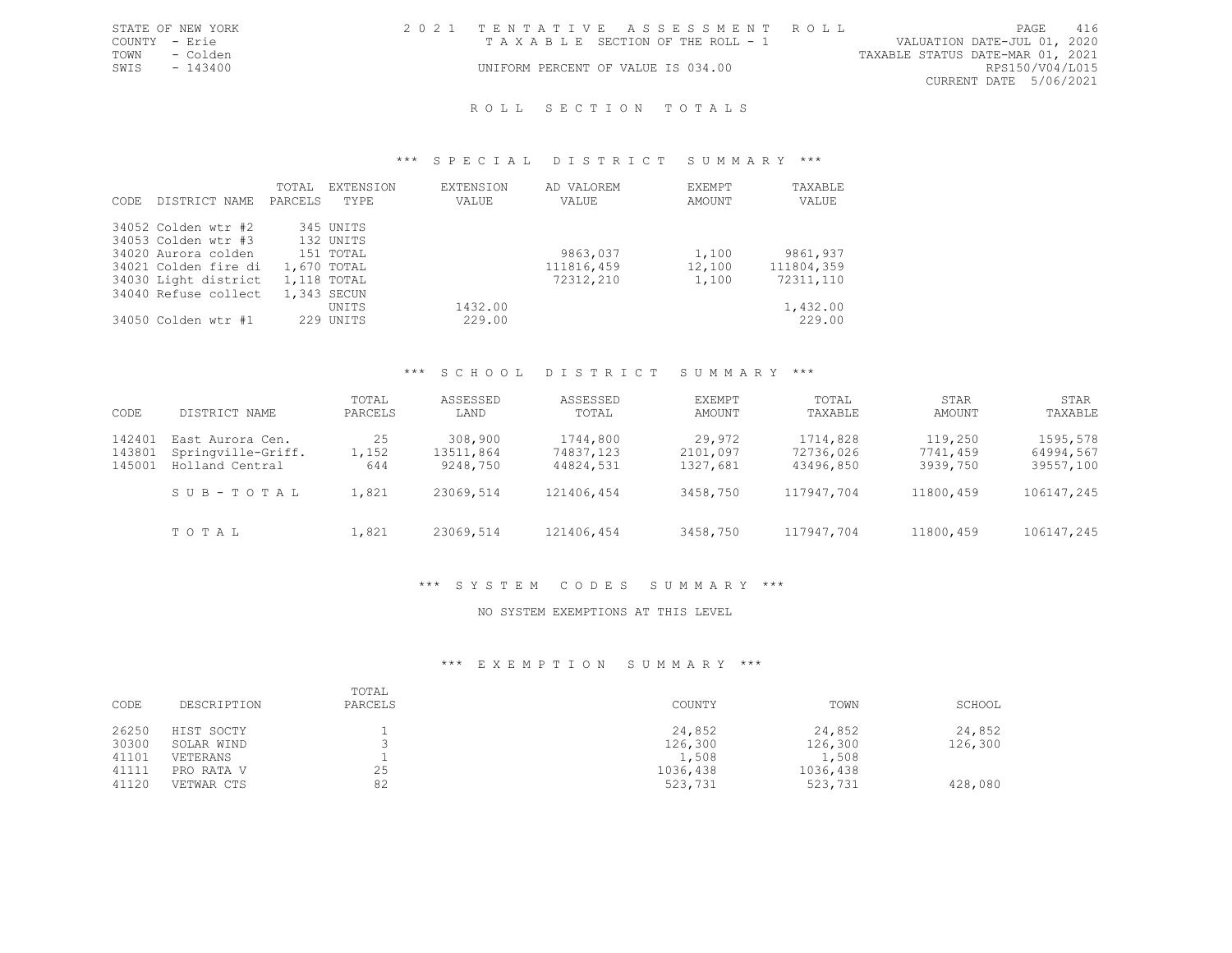|               | STATE OF NEW YORK |                                    |  | 2021 TENTATIVE ASSESSMENT ROLL  |                                  |                        | PAGE            | 417 |
|---------------|-------------------|------------------------------------|--|---------------------------------|----------------------------------|------------------------|-----------------|-----|
| COUNTY - Erie |                   |                                    |  | TAXABLE SECTION OF THE ROLL - 1 | VALUATION DATE-JUL 01, 2020      |                        |                 |     |
| TOWN          | - Colden          |                                    |  |                                 | TAXABLE STATUS DATE-MAR 01, 2021 |                        |                 |     |
| SWIS          | $-143400$         | UNIFORM PERCENT OF VALUE IS 034.00 |  |                                 |                                  |                        | RPS150/V04/L015 |     |
|               |                   |                                    |  |                                 |                                  | CURRENT DATE 5/06/2021 |                 |     |
|               |                   |                                    |  |                                 |                                  |                        |                 |     |
|               |                   | ROLL SECTION TOTALS                |  |                                 |                                  |                        |                 |     |

# \*\*\* E X E M P T I O N S U M M A R Y \*\*\*

|       |                 | TOTAL         |          |          |           |
|-------|-----------------|---------------|----------|----------|-----------|
| CODE  | DESCRIPTION     | PARCELS       | COUNTY   | TOWN     | SCHOOL    |
| 41124 | VET WAR S       | 9             |          |          | 40,678    |
| 41125 | VET WAR CS      | $\mathbf{1}$  | 6,422    |          | 4,282     |
| 41130 | VETCOM CTS      | 51            | 541,530  | 541,530  | 422,263   |
| 41134 | VET COM S       | 5             |          |          | 39,248    |
| 41140 | VETDIS CTS      | 21            | 316,424  | 316,424  | 285, 475  |
| 41161 | $CW$ 15 VET/    | 28            | 119,896  | 119,896  |           |
| 41300 | PARAPLEGIC      | $\mathbf{1}$  | 135,700  | 135,700  | 135,700   |
| 41683 | RPTL466 c       | 10            |          | 10,700   |           |
| 41700 | AGRIC BLDG      | 6             | 155,640  | 155,640  | 155,640   |
| 41720 | AGRIC DIST      | 8             | 164,194  | 164,194  | 164,194   |
| 41730 | AGRIC DIST      | 26            | 312,892  | 312,892  | 312,892   |
| 41800 | AGED C/T/S      | 20            | 576,489  | 576,489  | 611,586   |
| 41801 | AGED C/T        | 6             | 220,446  | 220,446  |           |
| 41802 | AGED CNTY       | 17            | 376,544  |          |           |
| 41803 | AGED T          | 19            |          | 344,619  |           |
| 41804 | AGED SCHL       | 19            |          |          | 374,365   |
| 41805 | AGED C/S        | 6             | 187,221  |          | 191,950   |
| 41834 | ENH STAR        | 231           |          |          | 5684,459  |
| 41854 | <b>BAS STAR</b> | 583           |          |          | 6116,000  |
| 41932 | DISABLED        | 3             | 24,005   |          |           |
| 41934 | SGI             | $\frac{2}{3}$ |          |          | 39,545    |
| 42100 | AG IMP          |               | 13,200   | 13,200   | 13,200    |
| 49500 | SOLAR WIND      |               | 88,500   | 88,500   | 88,500    |
|       | TO TAL          | 1,193         | 4951,932 | 4713,059 | 15259,209 |

| ROLL | DESCRIPTION | TOTAL   | ASSESSED  | ASSESSED   | TAXABLE    | TAXABLE    | TAXABLE    | STAR       |
|------|-------------|---------|-----------|------------|------------|------------|------------|------------|
| SEC  |             | PARCELS | LAND      | TOTAL      | COUNTY     | TOWN       | SCHOOL     | TAXABLE    |
|      | TAXABLE     | ,821    | 23069,514 | 121406,454 | 116454,522 | 116693,395 | 117947.704 | 106147,245 |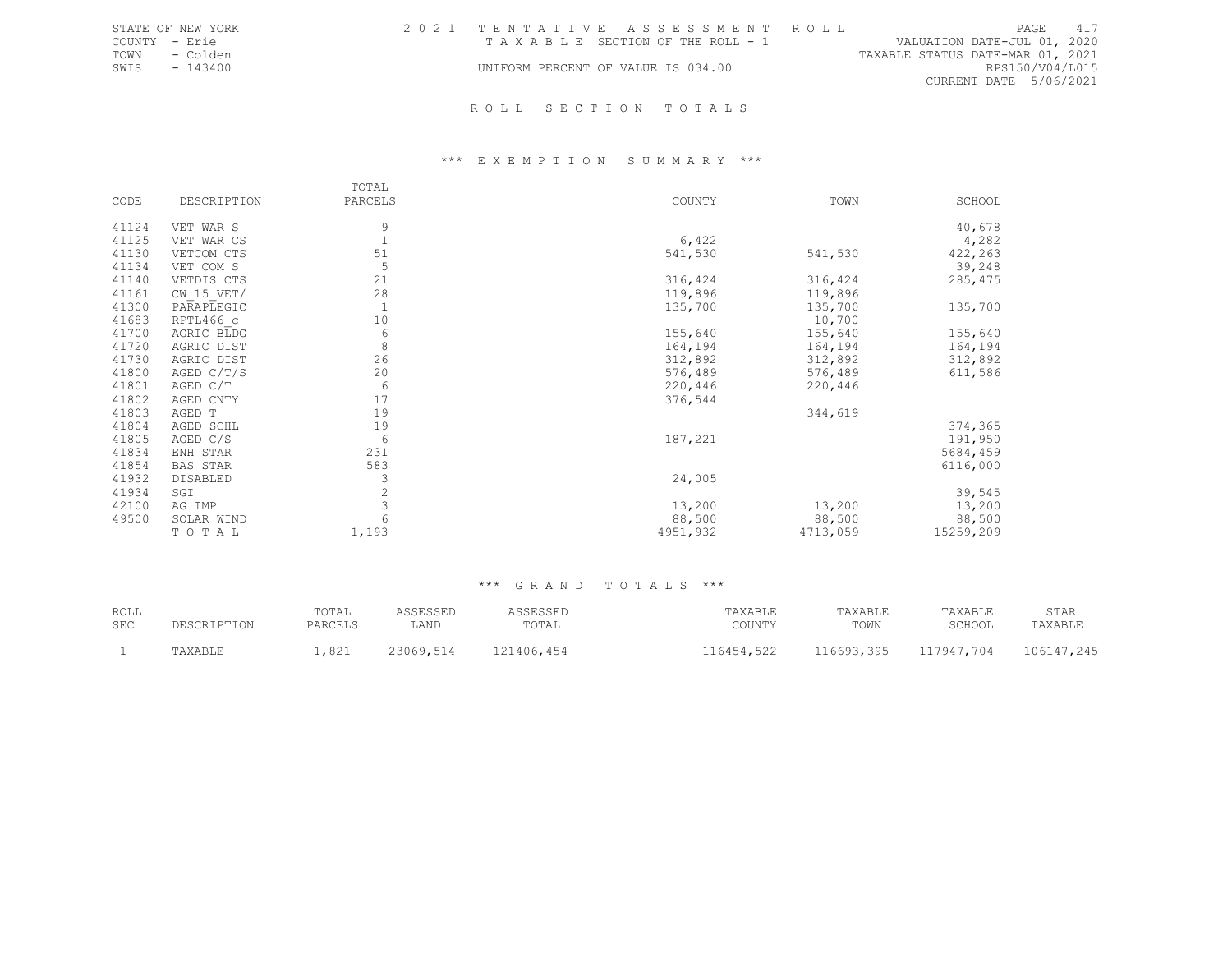|               | STATE OF NEW YORK | 2021 TENTATIVE ASSESSMENT ROLL |                                           |  |  |  |  |                                  | PAGE | 420             |
|---------------|-------------------|--------------------------------|-------------------------------------------|--|--|--|--|----------------------------------|------|-----------------|
| COUNTY - Erie |                   |                                | SPECIAL FRANCHISE SECTION OF THE ROLL - 5 |  |  |  |  | VALUATION DATE-JUL 01, 2020      |      |                 |
|               | TOWN - Colden     |                                |                                           |  |  |  |  | TAXABLE STATUS DATE-MAR 01, 2021 |      |                 |
|               | SWIS - 143400     |                                | UNIFORM PERCENT OF VALUE IS 034.00        |  |  |  |  |                                  |      | RPS150/V04/L015 |
|               |                   |                                |                                           |  |  |  |  | CURRENT DATE 5/06/2021           |      |                 |
|               |                   |                                |                                           |  |  |  |  |                                  |      |                 |

### \*\*\* S P E C I A L D I S T R I C T S U M M A R Y \*\*\*

| CODE DISTRICT NAME PARCELS TYPE | TOTAL. | EXTENSION | <b>EXTENSION</b><br>VALUE | AD VALOREM<br>VALUE | <b>EXEMPT</b><br>AMOUNT | <b>TAXABLE</b><br>VALUE |
|---------------------------------|--------|-----------|---------------------------|---------------------|-------------------------|-------------------------|
| 34020 Aurora colden             |        | 4 TOTAL   |                           | 33,338              |                         | 33,338                  |
| 34021 Colden fire di            |        | 6 TOTAL   |                           | 1395,402            |                         | 1395,402                |
| 34030 Light district            |        | 6 TOTAL   |                           | 1428,740            |                         | 1428,740                |

#### \*\*\* S C H O O L D I S T R I C T S U M M A R Y \*\*\*

| CODE                       | DISTRICT NAME                                             | TOTAL<br>PARCELS | ASSESSED<br>LAND | ASSESSED<br>TOTAL           | EXEMPT<br>AMOUNT | TOTAL<br>TAXABLE            | STAR<br>AMOUNT | STAR<br>TAXABLE             |
|----------------------------|-----------------------------------------------------------|------------------|------------------|-----------------------------|------------------|-----------------------------|----------------|-----------------------------|
| 142401<br>143801<br>145001 | East Aurora Cen.<br>Springville-Griff.<br>Holland Central | 6<br>4           |                  | 1,767<br>953,096<br>246,794 |                  | 1,767<br>953,096<br>246,794 |                | 1,767<br>953,096<br>246,794 |
|                            | SUB-TOTAL                                                 | 11               |                  | 1201,657                    |                  | 1201,657                    |                | 1201,657                    |
|                            | TOTAL                                                     |                  |                  | 1201,657                    |                  | 1201,657                    |                | 1201,657                    |

#### \*\*\* S Y S T E M C O D E S S U M M A R Y \*\*\*

#### NO SYSTEM EXEMPTIONS AT THIS LEVEL

#### \*\*\* E X E M P T I O N S U M M A R Y \*\*\*

#### NO EXEMPTIONS AT THIS LEVEL

| ROLL<br>SEC | DE SCRIPTON           | TOTAL<br>PARCELS | <i>\</i> C C T C C T T<br>LAND | ASSESSED<br>TOTAI | TAXABLE<br>COUNTY | TAXABLE<br>TOWN | TAXABLE<br>SCHOOL | STAR<br>TAXABLE |
|-------------|-----------------------|------------------|--------------------------------|-------------------|-------------------|-----------------|-------------------|-----------------|
|             | FRANCHISE<br>SPECIAL. |                  |                                | 1201.657          | 1201,657          | 1201,657        | 1201,657          | 1201,657        |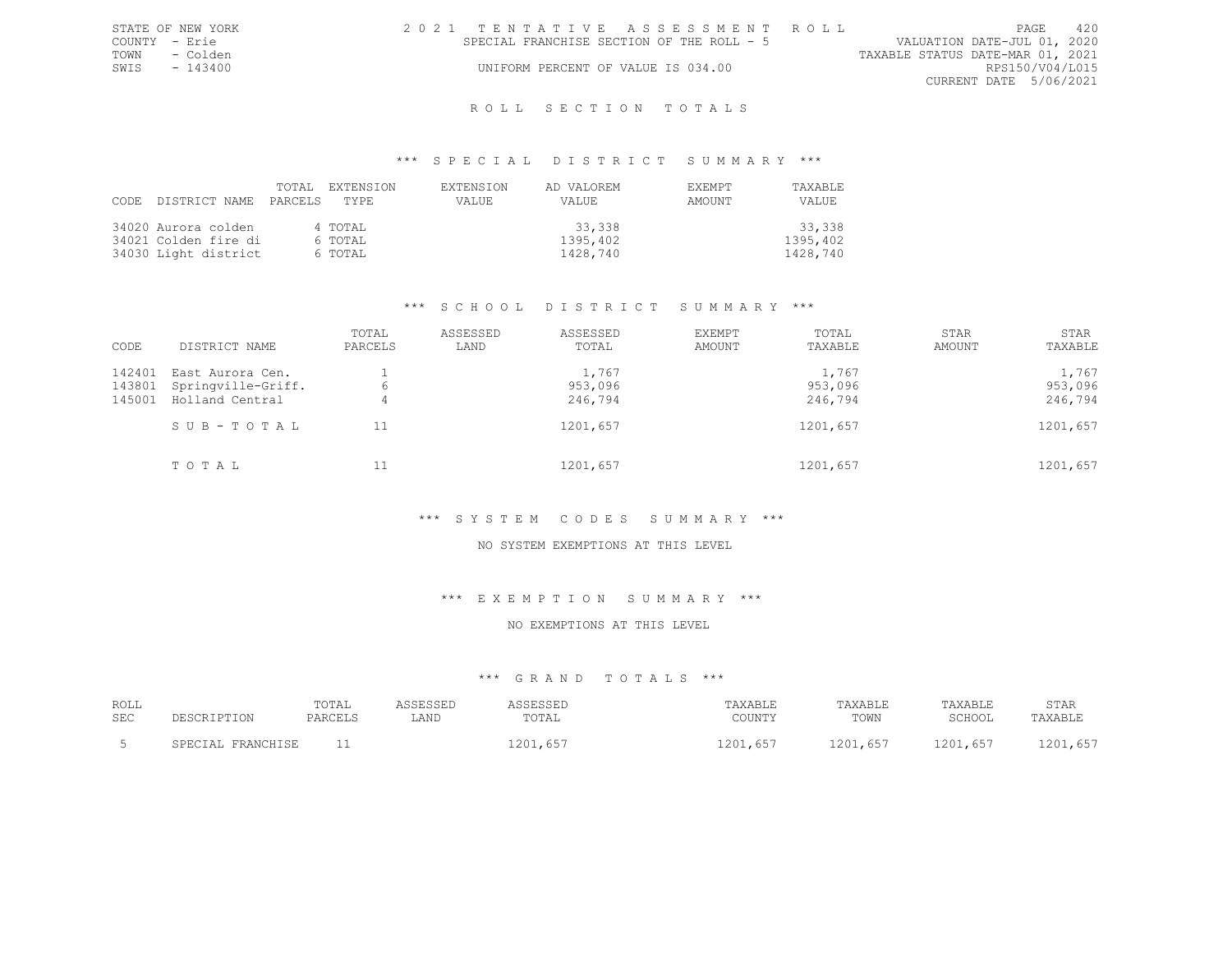|               | STATE OF NEW YORK | 2021 TENTATIVE ASSESSMENT ROLL         |  |  |                                  |                        | <b>PAGE</b> | 440 |
|---------------|-------------------|----------------------------------------|--|--|----------------------------------|------------------------|-------------|-----|
| COUNTY - Erie |                   | UTILITY & R.R. SECTION OF THE ROLL - 6 |  |  | VALUATION DATE-JUL 01, 2020      |                        |             |     |
| TOWN          | - Colden          |                                        |  |  | TAXABLE STATUS DATE-MAR 01, 2021 |                        |             |     |
| SWIS          | - 143400          | UNIFORM PERCENT OF VALUE IS 034.00     |  |  |                                  | RPS150/V04/L015        |             |     |
|               |                   |                                        |  |  |                                  | CURRENT DATE 5/06/2021 |             |     |
|               |                   |                                        |  |  |                                  |                        |             |     |

#### \*\*\* S P E C I A L D I S T R I C T S U M M A R Y \*\*\*

| CODE | DISTRICT NAME        | TOTAL<br>PARCELS | EXTENSION<br>TYPE | <b>EXTENSION</b><br>VALUE | AD VALOREM<br>VALUE | EXEMPT<br>AMOUNT | TAXABLE<br>VALUE |
|------|----------------------|------------------|-------------------|---------------------------|---------------------|------------------|------------------|
|      | 34052 Colden wtr #2  |                  | 2 UNITS           |                           |                     |                  |                  |
|      | 34020 Aurora colden  |                  | 7 TOTAL           |                           | 1429,143            |                  | 1429,143         |
|      | 34021 Colden fire di |                  | 86 TOTAL          |                           | 8772,835            |                  | 8772,835         |
|      | 34030 Light district |                  | 65 TOTAL          |                           | 5092,878            |                  | 5092,878         |
|      | 34040 Refuse collect |                  | 1 SECUN           |                           |                     |                  |                  |
|      |                      |                  | UNITS             | 1.00                      |                     |                  | 1.00             |
|      | 34050 Colden wtr #1  |                  | 10 UNITS          | 10.00                     |                     |                  | 10.00            |

#### \*\*\* S C H O O L D I S T R I C T S U M M A R Y \*\*\*

| CODE             | DISTRICT NAME                          | TOTAL<br>PARCELS | ASSESSED<br>LAND | ASSESSED<br>TOTAL  | EXEMPT<br>AMOUNT | TOTAL<br>TAXABLE   | STAR<br>AMOUNT | STAR<br>TAXABLE    |
|------------------|----------------------------------------|------------------|------------------|--------------------|------------------|--------------------|----------------|--------------------|
| 142401<br>143801 | East Aurora Cen.<br>Springville-Griff. | 4<br>65          | 24,839           | 18,556<br>3875,791 |                  | 18,556<br>3875,791 |                | 18,556<br>3875,791 |
| 145001           | Holland Central                        | 26               | 83,800           | 4999,256           |                  | 4999,256           |                | 4999,256           |
|                  | SUB-TOTAL                              | 95               | 108,639          | 8893,603           |                  | 8893,603           |                | 8893,603           |
|                  | TOTAL                                  | 95               | 108,639          | 8893,603           |                  | 8893,603           |                | 8893,603           |

### \*\*\* S Y S T E M C O D E S S U M M A R Y \*\*\*

#### NO SYSTEM EXEMPTIONS AT THIS LEVEL

\*\*\* E X E M P T I O N S U M M A R Y \*\*\*

NO EXEMPTIONS AT THIS LEVEL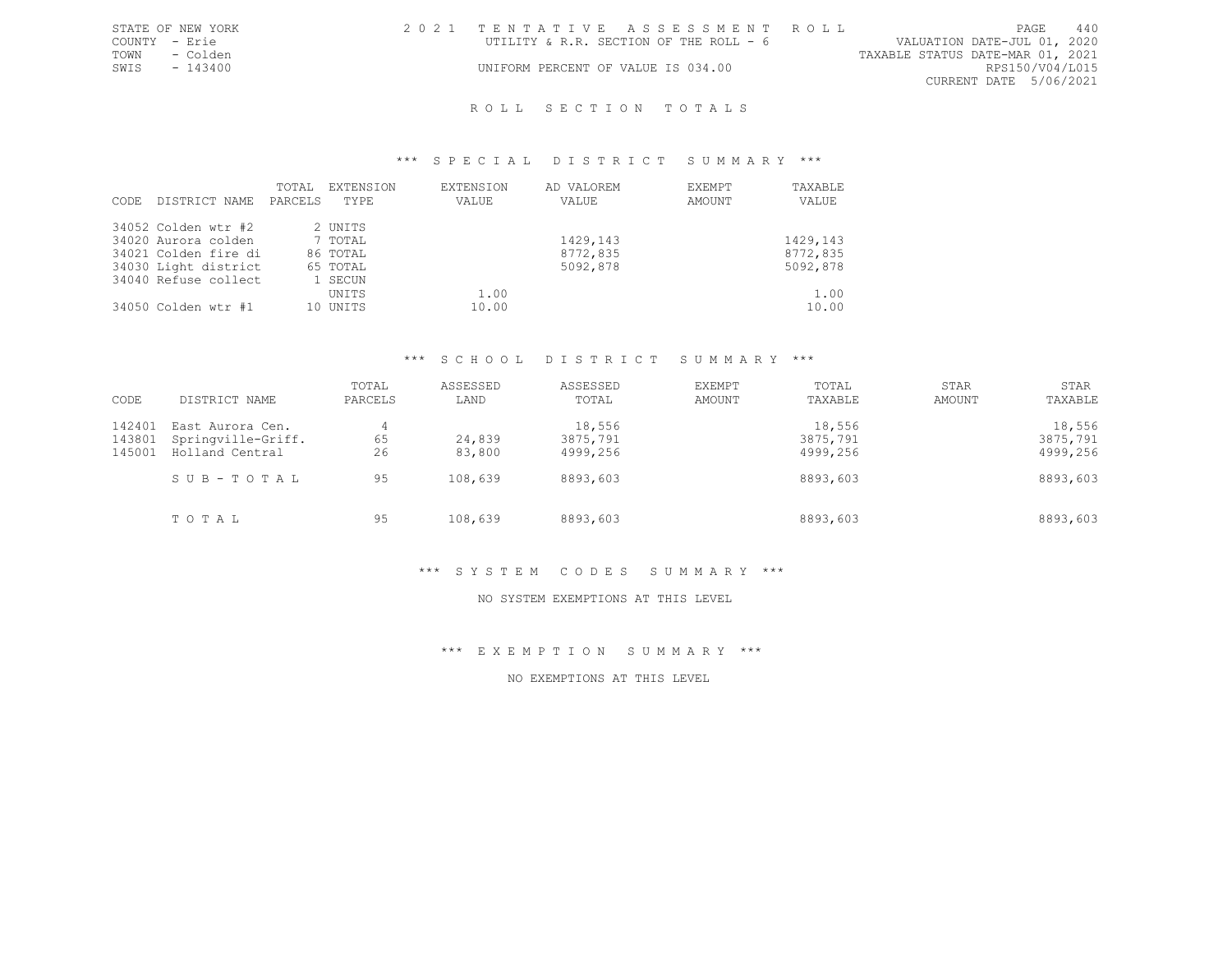| STATE OF NEW YORK | 2021 TENTATIVE ASSESSMENT ROLL                                        | PAGE                   | 441 |
|-------------------|-----------------------------------------------------------------------|------------------------|-----|
| COUNTY - Erie     | UTILITY & R.R. SECTION OF THE ROLL - 6<br>VALUATION DATE-JUL 01, 2020 |                        |     |
| - Colden<br>TOWN  | TAXABLE STATUS DATE-MAR 01, 2021                                      |                        |     |
| SWIS<br>$-143400$ | UNIFORM PERCENT OF VALUE IS 034.00                                    | RPS150/V04/L015        |     |
|                   |                                                                       | CURRENT DATE 5/06/2021 |     |
|                   |                                                                       |                        |     |
|                   | ROLL SECTION TOTALS                                                   |                        |     |

| ROLL<br>SEC | DESCRIPTION      | TOTAI<br>PARCELS | ASSESSED<br>∴AND | ASSESSED<br>TOTAL | TAXABLE<br>COUNTY | TAXABLE<br>TOWN | TAXABLE<br>SCHOOL | STAR<br>TAXABLE |
|-------------|------------------|------------------|------------------|-------------------|-------------------|-----------------|-------------------|-----------------|
|             | UTILITIES & N.C. | QF               | 108,639          | 8893,603          | 8893,603          | 8893,603        | 8893,603          | 8893,603        |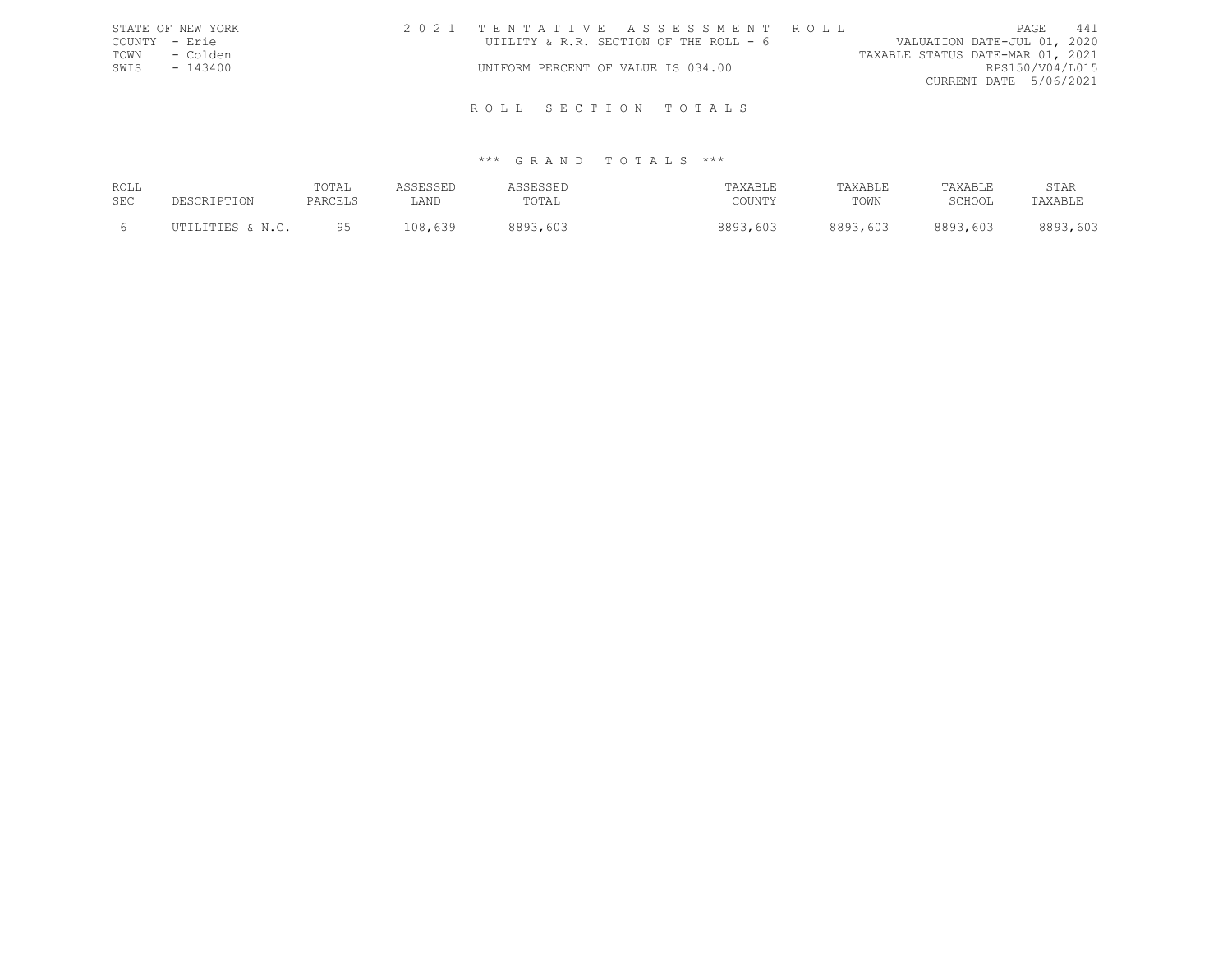|               | STATE OF NEW YORK | 2021 TENTATIVE ASSESSMENT ROLL        |  |                                  |                        | PAGE. | 450 |
|---------------|-------------------|---------------------------------------|--|----------------------------------|------------------------|-------|-----|
| COUNTY - Erie |                   | WHOLLY EXEMPT SECTION OF THE ROLL - 8 |  | VALUATION DATE-JUL 01, 2020      |                        |       |     |
| TOWN          | - Colden          |                                       |  | TAXABLE STATUS DATE-MAR 01, 2021 |                        |       |     |
| SWIS          | - 143400          | UNIFORM PERCENT OF VALUE IS 034.00    |  |                                  | RPS150/V04/L015        |       |     |
|               |                   |                                       |  |                                  | CURRENT DATE 5/06/2021 |       |     |
|               |                   |                                       |  |                                  |                        |       |     |

#### \*\*\* S P E C I A L D I S T R I C T S U M M A R Y \*\*\*

| CODE | DISTRICT NAME        | TOTAL<br>PARCELS | <b>EXTENSION</b><br>TYPE. | EXTENSION<br>VALUE | AD VALOREM<br>VALUE | EXEMPT<br>AMOUNT | TAXABLE<br>VALUE |
|------|----------------------|------------------|---------------------------|--------------------|---------------------|------------------|------------------|
|      | 34052 Colden wtr #2  |                  | 1 UNITS                   |                    |                     |                  |                  |
|      | 34053 Colden wtr #3  |                  | 1 UNITS                   |                    |                     |                  |                  |
|      | 34020 Aurora colden  |                  | 3 TOTAL                   |                    | 23,100              | 23,100           |                  |
|      | 34021 Colden fire di |                  | 27 TOTAL                  |                    | 3514,800            | 3419,200         | 95,600           |
|      | 34030 Light district |                  | 22 TOTAL                  |                    | 2777,527            | 2777,527         |                  |
|      | 34040 Refuse collect |                  | 6 SECUN                   |                    |                     |                  |                  |
|      |                      |                  | UNITS                     | 6.00               |                     |                  | 6.00             |
|      | 34050 Colden wtr #1  |                  | 15 UNTTS                  | 15.00              |                     |                  | 15.00            |

# \*\*\* S C H O O L D I S T R I C T S U M M A R Y \*\*\*

| CODE             | DISTRICT NAME                         | TOTAL<br>PARCELS | ASSESSED<br>LAND   | ASSESSED<br>TOTAL   | EXEMPT<br>AMOUNT    | TOTAL<br>TAXABLE | STAR<br>AMOUNT | STAR<br>TAXABLE |
|------------------|---------------------------------------|------------------|--------------------|---------------------|---------------------|------------------|----------------|-----------------|
| 143801<br>145001 | Springville-Griff.<br>Holland Central | 22<br>8          | 406,900<br>116,900 | 2779,900<br>758,000 | 2779,900<br>758,000 |                  |                |                 |
|                  | SUB-TOTAL                             | 30               | 523,800            | 3537,900            | 3537,900            |                  |                |                 |
|                  | TOTAL                                 | 30               | 523,800            | 3537,900            | 3537,900            |                  |                |                 |

### \*\*\* S Y S T E M C O D E S S U M M A R Y \*\*\*

#### NO SYSTEM EXEMPTIONS AT THIS LEVEL

| CODE  | DESCRIPTION | TOTAL<br>PARCELS | COUNTY  | TOWN    | SCHOOL  |
|-------|-------------|------------------|---------|---------|---------|
| 12100 | NY STATE    |                  | 109,500 | 109,500 | 109,500 |
| 13100 | COUN OWN    |                  | 193,800 | 193,800 | 193,800 |
| 13500 | TOWN OWN    |                  | 911,900 | 911,900 | 911,900 |
| 13800 | SCHL DIST   |                  | 847,300 | 847,300 | 847,300 |
| 14100 | USA GENRAL  |                  | 89,000  | 89,000  | 89,000  |
| 25110 | RELIGIOUS   |                  | 456,700 | 456,700 | 456,700 |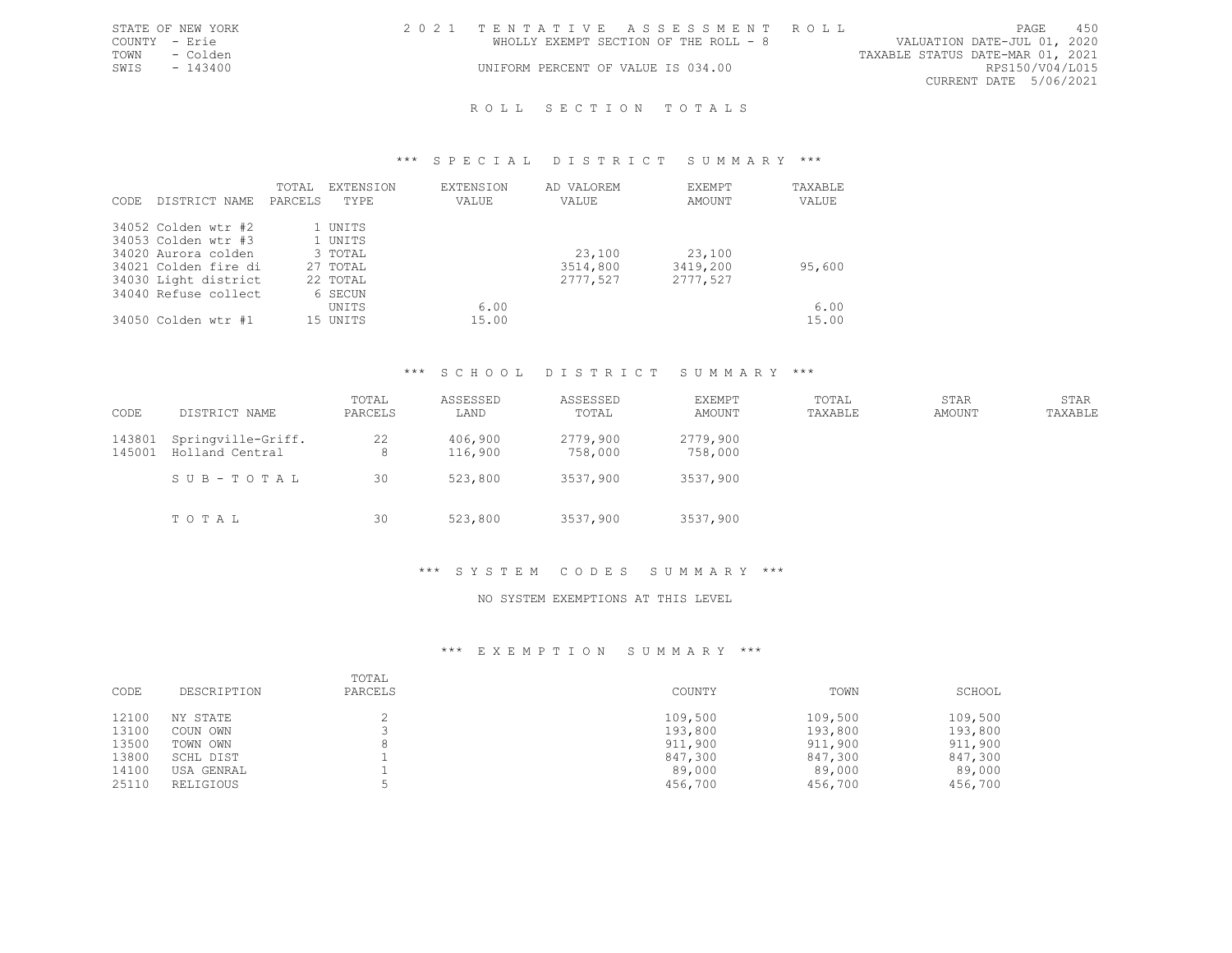|               | STATE OF NEW YORK |  |  | 2021 TENTATIVE ASSESSMENT ROLL        |  |                                  |                        | PAGE | 451 |
|---------------|-------------------|--|--|---------------------------------------|--|----------------------------------|------------------------|------|-----|
| COUNTY - Erie |                   |  |  | WHOLLY EXEMPT SECTION OF THE ROLL - 8 |  | VALUATION DATE-JUL 01, 2020      |                        |      |     |
| TOWN          | - Colden          |  |  |                                       |  | TAXABLE STATUS DATE-MAR 01, 2021 |                        |      |     |
| SWIS          | $-143400$         |  |  | UNIFORM PERCENT OF VALUE IS 034.00    |  |                                  | RPS150/V04/L015        |      |     |
|               |                   |  |  |                                       |  |                                  | CURRENT DATE 5/06/2021 |      |     |
|               |                   |  |  | ROLL SECTION TOTALS                   |  |                                  |                        |      |     |

#### \*\*\* E X E M P T I O N S U M M A R Y \*\*\*

| CODE           | DESCRIPTION                       | TOTAL<br>PARCELS | COUNTY                        | TOWN                          | SCHOOL                        |
|----------------|-----------------------------------|------------------|-------------------------------|-------------------------------|-------------------------------|
| 25130<br>25230 | CHARITABLE<br>MENTL IMPR          |                  | 468,100<br>95,600             | 468,100<br>95,600             | 468,100<br>95,600             |
| 26400<br>27350 | VOL FIR CO<br>PRIV CEMTR<br>TOTAL | 30               | 304,300<br>61,700<br>3537,900 | 304,300<br>61,700<br>3537,900 | 304,300<br>61,700<br>3537,900 |

| ROLL |               | TOTAL   | ASSESSED | ASSESSED | TAXABLE | TAXABLE | TAXABLE | STAR    |
|------|---------------|---------|----------|----------|---------|---------|---------|---------|
| SEC  | DESCRIPTION   | PARCELS | LAND     | TOTAL    | COUNTY  | TOWN    | SCHOOL  | TAXABLE |
|      | WHOLLY EXEMPT | 30      | 523,800  | 3537,900 |         |         |         |         |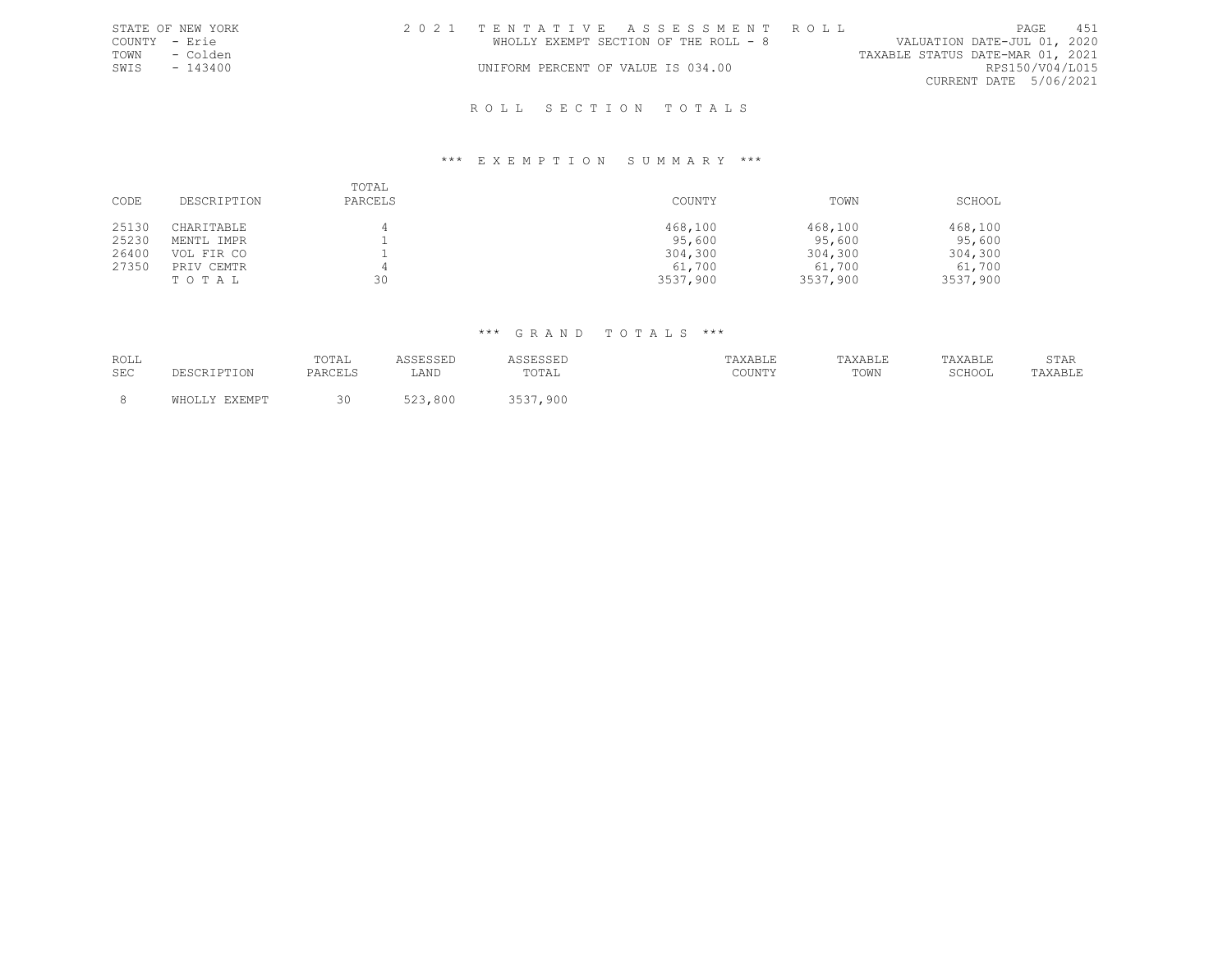| STATE OF NEW YORK |  | 1 TENTATIVE ASSESSMENT ROLL | PAGE                        |  |
|-------------------|--|-----------------------------|-----------------------------|--|
| COUNTY            |  |                             | VALUATION DATE-JUL 01, 2020 |  |

COUNTY - Erie VALUATION DATE-JUL 01, 2020 TOWN - Colden SWIS TO TALS SOME TAXABLE STATUS DATE-MAR 01, 2021<br>SWIS - 143400 SWIS - 143400 CURRENT DATE 5/06/2021

# UNIFORM PERCENT OF VALUE IS 034.00

#### \*\*\* S P E C I A L D I S T R I C T S U M M A R Y \*\*\*

|       |                      | TOTAL   | EXTENSION   | <b>EXTENSION</b> | AD VALOREM | EXEMPT   | TAXABLE    |
|-------|----------------------|---------|-------------|------------------|------------|----------|------------|
| CODE. | DISTRICT NAME        | PARCELS | TYPF.       | VALUE            | VALUE      | AMOUNT   | VALUE      |
|       | 34052 Colden wtr #2  |         | 348 UNITS   |                  |            |          |            |
|       | 34053 Colden wtr #3  |         | 133 UNITS   |                  |            |          |            |
|       | 34020 Aurora colden  |         | 165 TOTAL   |                  | 11348,618  | 24,200   | 11324,418  |
|       | 34021 Colden fire di |         | 1,789 TOTAL |                  | 125499,496 | 3431,300 | 122068,196 |
|       | 34030 Light district |         | 1,211 TOTAL |                  | 81611,355  | 2778,627 | 78832,728  |
|       | 34040 Refuse collect |         | 1,350 SECUN |                  |            |          |            |
|       |                      |         | UNITS       | 1439.00          |            |          | 1,439.00   |
|       | 34050 Colden wtr #1  |         | 254 UNITS   | 254.00           |            |          | 254.00     |

#### \*\*\* S C H O O L D I S T R I C T S U M M A R Y \*\*\*

| CODE   | DISTRICT NAME      | TOTAL<br>PARCELS | ASSESSED<br>LAND | ASSESSED<br>TOTAL | EXEMPT<br>AMOUNT | TOTAL<br>TAXABLE | STAR<br>AMOUNT | STAR<br>TAXABLE |
|--------|--------------------|------------------|------------------|-------------------|------------------|------------------|----------------|-----------------|
| 142401 | East Aurora Cen.   | 30               | 308,900          | 1765, 123         | 29,972           | 1735, 151        | 119,250        | 1615,901        |
| 143801 | Springville-Griff. | 1,245            | 13943,603        | 82445,910         | 4880,997         | 77564,913        | 7741,459       | 69823,454       |
| 145001 | Holland Central    | 682              | 9449,450         | 50828,581         | 2085,681         | 48742,900        | 3939,750       | 44803,150       |
|        | SUB-TOTAL          | 1,957            | 23701,953        | 135039,614        | 6996,650         | 128042,964       | 11800,459      | 116242,505      |
|        | TOTAL              | 1,957            | 23701,953        | 135039,614        | 6996,650         | 128042,964       | 11800,459      | 116242,505      |

#### \*\*\* S Y S T E M C O D E S S U M M A R Y \*\*\*

#### NO SYSTEM EXEMPTIONS AT THIS LEVEL

| CODE  | DESCRIPTION | TOTAL<br>PARCELS | COUNTY  | TOWN    | SCHOOL  |
|-------|-------------|------------------|---------|---------|---------|
| 12100 | NY STATE    |                  | 109,500 | 109,500 | 109,500 |
| 13100 | COUN OWN    |                  | 193,800 | 193,800 | 193,800 |
| 13500 | TOWN OWN    |                  | 911,900 | 911,900 | 911,900 |
| 13800 | SCHL DIST   |                  | 847,300 | 847,300 | 847,300 |
| 14100 | USA GENRAL  |                  | 89,000  | 89,000  | 89,000  |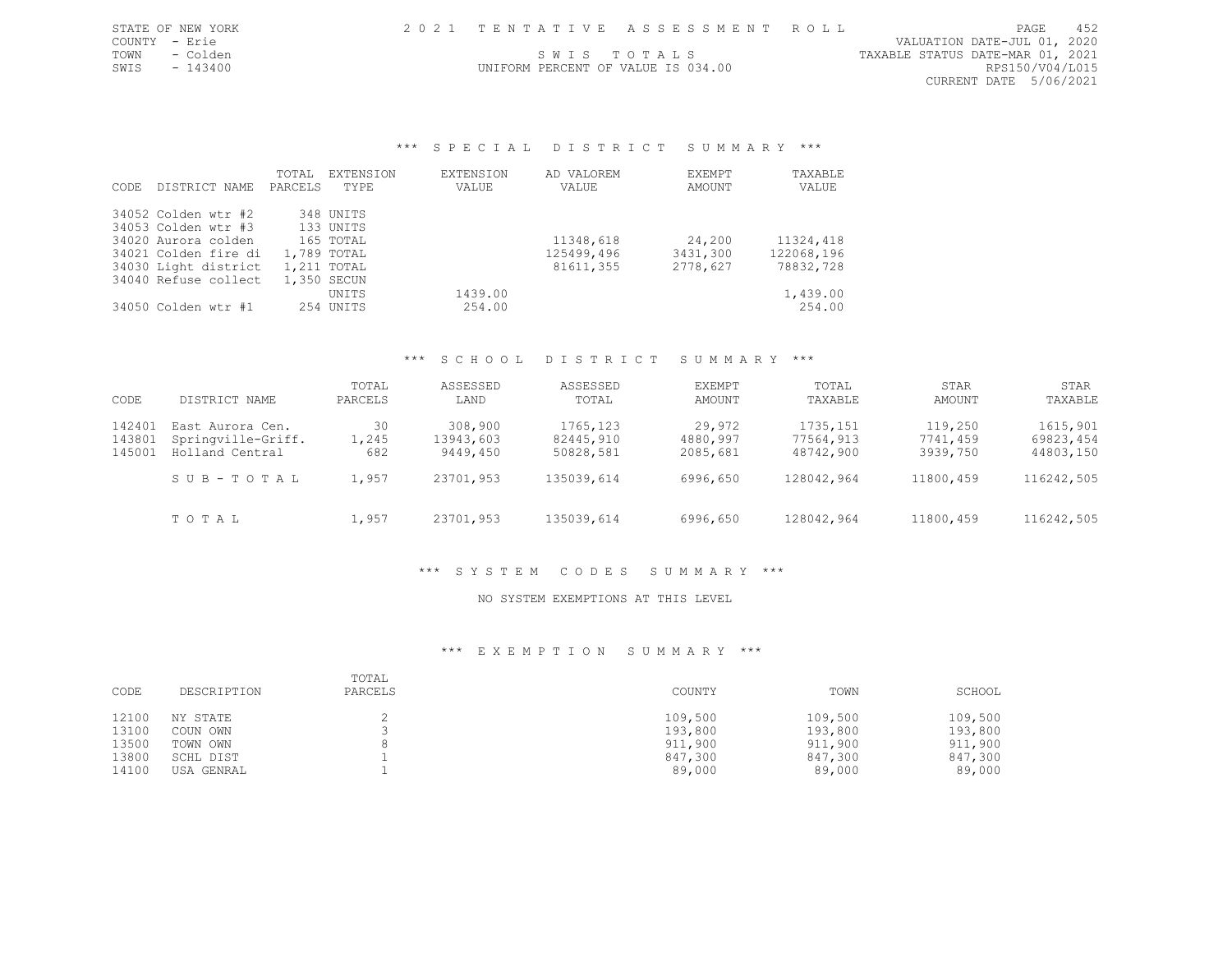COUNTY - Erie VALUATION DATE-JUL 01, 2020 TOWN - Colden Same Same Same Same Same Same Same States of the Colden States of the States of the States of the States of the States of the States of the States of the States of the States of the States of the States of th SWIS - 143400 **EXAMPLE EXAMPLE AND SERCENT OF VALUE IS 034.00** RPS150/V04/L015 CURRENT DATE 5/06/2021

|       |                 | TOTAL          |          |          |           |
|-------|-----------------|----------------|----------|----------|-----------|
| CODE  | DESCRIPTION     | PARCELS        | COUNTY   | TOWN     | SCHOOL    |
| 25110 | RELIGIOUS       | 5              | 456,700  | 456,700  | 456,700   |
| 25130 | CHARITABLE      | $\overline{4}$ | 468,100  | 468,100  | 468,100   |
| 25230 | MENTL IMPR      |                | 95,600   | 95,600   | 95,600    |
| 26250 | HIST SOCTY      |                | 24,852   | 24,852   | 24,852    |
| 26400 | VOL FIR CO      | $\mathbf{1}$   | 304,300  | 304,300  | 304,300   |
| 27350 | PRIV CEMTR      | $\overline{4}$ | 61,700   | 61,700   | 61,700    |
| 30300 | SOLAR WIND      | 3              | 126,300  | 126,300  | 126,300   |
| 41101 | VETERANS        | $\mathbf{1}$   | 1,508    | 1,508    |           |
| 41111 | PRO RATA V      | 25             | 1036,438 | 1036,438 |           |
| 41120 | VETWAR CTS      | 82             | 523,731  | 523,731  | 428,080   |
| 41124 | VET WAR S       | 9              |          |          | 40,678    |
| 41125 | VET WAR CS      | $\mathbf{1}$   | 6,422    |          | 4,282     |
| 41130 | VETCOM CTS      | 51             | 541,530  | 541,530  | 422,263   |
| 41134 | VET COM S       | 5              |          |          | 39,248    |
| 41140 | VETDIS CTS      | 21             | 316,424  | 316,424  | 285, 475  |
| 41161 | $CW$ 15 VET/    | 28             | 119,896  | 119,896  |           |
| 41300 | PARAPLEGIC      | $\overline{1}$ | 135,700  | 135,700  | 135,700   |
| 41683 | RPTL466 c       | 10             |          | 10,700   |           |
| 41700 | AGRIC BLDG      | 6              | 155,640  | 155,640  | 155,640   |
| 41720 | AGRIC DIST      | 8              | 164,194  | 164,194  | 164,194   |
| 41730 | AGRIC DIST      | 26             | 312,892  | 312,892  | 312,892   |
| 41800 | AGED C/T/S      | 20             | 576,489  | 576,489  | 611,586   |
| 41801 | AGED C/T        | 6              | 220,446  | 220,446  |           |
| 41802 | AGED CNTY       | 17             | 376,544  |          |           |
| 41803 | AGED T          | 19             |          | 344,619  |           |
| 41804 | AGED SCHL       | 19             |          |          | 374,365   |
| 41805 | AGED C/S        | 6              | 187,221  |          | 191,950   |
| 41834 | ENH STAR        | 231            |          |          | 5684,459  |
| 41854 | <b>BAS STAR</b> | 583            |          |          | 6116,000  |
| 41932 | DISABLED        | 3              | 24,005   |          |           |
| 41934 | SGI             | $\overline{2}$ |          |          | 39,545    |
| 42100 | AG IMP          | 3              | 13,200   | 13,200   | 13,200    |
| 49500 | SOLAR WIND      | 6              | 88,500   | 88,500   | 88,500    |
|       | TOTAL           | 1,223          | 8489,832 | 8250,959 | 18797,109 |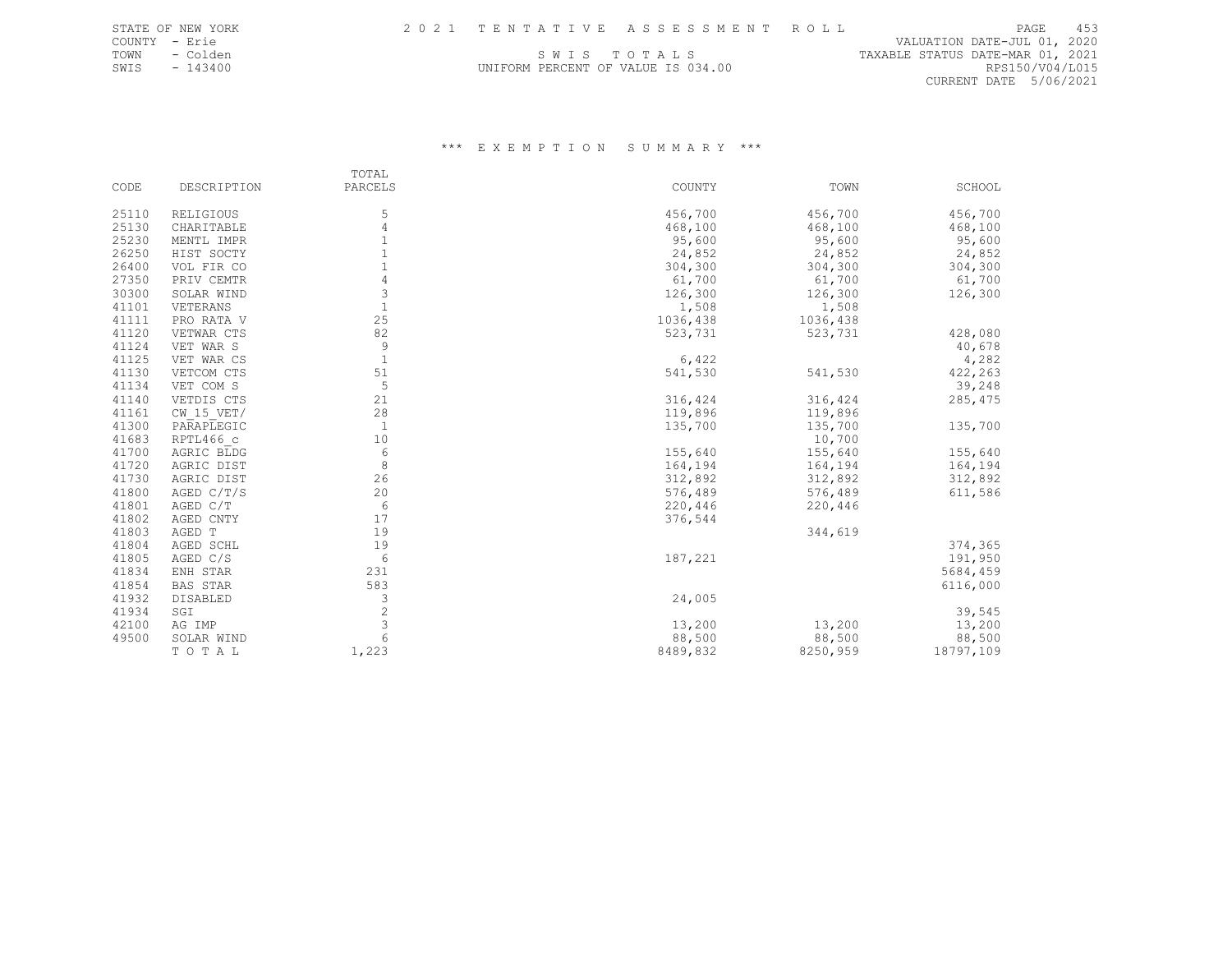| STATE OF NEW YORK |                                    | 2021 TENTATIVE ASSESSMENT ROLL | PAGE.                            | 454 |
|-------------------|------------------------------------|--------------------------------|----------------------------------|-----|
| COUNTY - Erie     |                                    |                                | VALUATION DATE-JUL 01, 2020      |     |
| TOWN - Colden     | SWIS TOTALS                        |                                | TAXABLE STATUS DATE-MAR 01, 2021 |     |
| SWIS - 143400     | UNIFORM PERCENT OF VALUE IS 034.00 |                                | RPS150/V04/L015                  |     |
|                   |                                    |                                | CURRENT DATE 5/06/2021           |     |
|                   |                                    |                                |                                  |     |

| <b>ROLL</b><br><b>SEC</b> | DESCRIPTION         | TOTAL<br>PARCELS | ASSESSED<br>LAND | ASSESSED<br>TOTAL | TAXABLE<br>COUNTY | TAXABLE<br>TOWN | TAXABLE<br>SCHOOL | STAR<br>TAXABLE |
|---------------------------|---------------------|------------------|------------------|-------------------|-------------------|-----------------|-------------------|-----------------|
| $\mathbf{1}$              | TAXABLE             | 1,821            | 23069,514        | 121406,454        | 116454,522        | 116693,395      | 117947,704        | 106147,245      |
| 5                         | SPECIAL FRANCHISE   | 11               |                  | 1201,657          | 1201,657          | 1201,657        | 1201,657          | 1201,657        |
| 6                         | UTILITIES & N.C.    | 95               | 108,639          | 8893,603          | 8893,603          | 8893,603        | 8893,603          | 8893,603        |
| 8                         | WHOLLY EXEMPT       | 30               | 523,800          | 3537,900          |                   |                 |                   |                 |
| $\star$                   | TOTAL<br><b>SUB</b> | 1,957            | 23701,953        | 135039,614        | 126549,782        | 126788,655      | 128042,964        | 116242,505      |
| $***$                     | GRAND TOTAL         | 1,957            | 23701,953        | 135039,614        | 126549,782        | 126788,655      | 128042,964        | 116242,505      |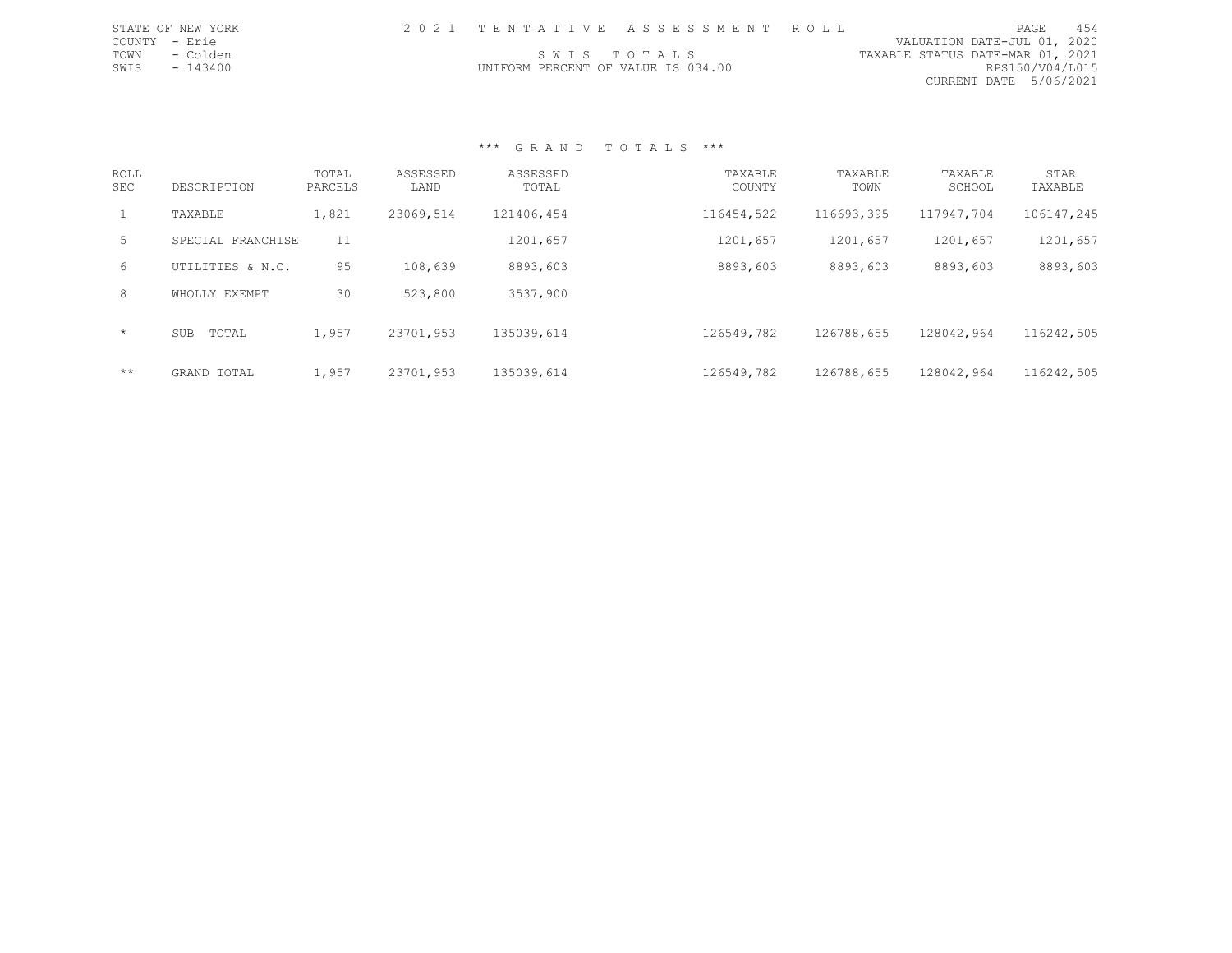|               | STATE OF NEW YORK | 2021 TENTATIVE ASSESSMENT ROLL     |  |                                  | PAGE                        | 455 |
|---------------|-------------------|------------------------------------|--|----------------------------------|-----------------------------|-----|
| COUNTY - Erie |                   | TOWN TOTALS                        |  |                                  | VALUATION DATE-JUL 01, 2020 |     |
|               | TOWN - Colden     |                                    |  | TAXABLE STATUS DATE-MAR 01, 2021 |                             |     |
| SWTS - 1434   |                   | UNIFORM PERCENT OF VALUE IS 034.00 |  |                                  | RPS150/V04/L015             |     |

CURRENT DATE 5/06/2021

#### \*\*\* SPECIAL DISTRICT SUMMARY \*\*\*

|       |                      | TOTAL   | EXTENSION   | <b>EXTENSION</b> | AD VALOREM | EXEMPT   | TAXABLE    |
|-------|----------------------|---------|-------------|------------------|------------|----------|------------|
| CODE. | DISTRICT NAME        | PARCELS | TYPF.       | VALUE            | VALUE      | AMOUNT   | VALUE      |
|       | 34052 Colden wtr #2  |         | 348 UNITS   |                  |            |          |            |
|       | 34053 Colden wtr #3  |         | 133 UNITS   |                  |            |          |            |
|       | 34020 Aurora colden  |         | 165 TOTAL   |                  | 11348,618  | 24,200   | 11324,418  |
|       | 34021 Colden fire di |         | 1,789 TOTAL |                  | 125499,496 | 3431,300 | 122068,196 |
|       | 34030 Light district |         | 1,211 TOTAL |                  | 81611,355  | 2778,627 | 78832,728  |
|       | 34040 Refuse collect |         | 1,350 SECUN |                  |            |          |            |
|       |                      |         | UNITS       | 1439.00          |            |          | 1,439.00   |
|       | 34050 Colden wtr #1  |         | 254 UNITS   | 254.00           |            |          | 254.00     |

#### \*\*\* S C H O O L D I S T R I C T S U M M A R Y \*\*\*

| CODE   | DISTRICT NAME      | TOTAL<br>PARCELS | ASSESSED<br>LAND | ASSESSED<br>TOTAL | EXEMPT<br>AMOUNT | TOTAL<br>TAXABLE | STAR<br>AMOUNT | STAR<br>TAXABLE |
|--------|--------------------|------------------|------------------|-------------------|------------------|------------------|----------------|-----------------|
| 142401 | East Aurora Cen.   | 30               | 308,900          | 1765, 123         | 29,972           | 1735, 151        | 119,250        | 1615,901        |
| 143801 | Springville-Griff. | 1,245            | 13943,603        | 82445,910         | 4880,997         | 77564,913        | 7741,459       | 69823,454       |
| 145001 | Holland Central    | 682              | 9449,450         | 50828,581         | 2085,681         | 48742,900        | 3939,750       | 44803,150       |
|        | SUB-TOTAL          | 1,957            | 23701,953        | 135039,614        | 6996,650         | 128042,964       | 11800,459      | 116242,505      |
|        | TOTAL              | 1,957            | 23701,953        | 135039,614        | 6996,650         | 128042,964       | 11800,459      | 116242,505      |

#### \*\*\* S Y S T E M C O D E S S U M M A R Y \*\*\*

#### NO SYSTEM EXEMPTIONS AT THIS LEVEL

| CODE  | DESCRIPTION | TOTAL<br>PARCELS | COUNTY  | TOWN    | SCHOOL  |
|-------|-------------|------------------|---------|---------|---------|
| 12100 | NY STATE    |                  | 109,500 | 109,500 | 109,500 |
| 13100 | COUN OWN    |                  | 193,800 | 193,800 | 193,800 |
| 13500 | TOWN OWN    |                  | 911,900 | 911,900 | 911,900 |
| 13800 | SCHL DIST   |                  | 847,300 | 847,300 | 847,300 |
| 14100 | USA GENRAL  |                  | 89,000  | 89,000  | 89,000  |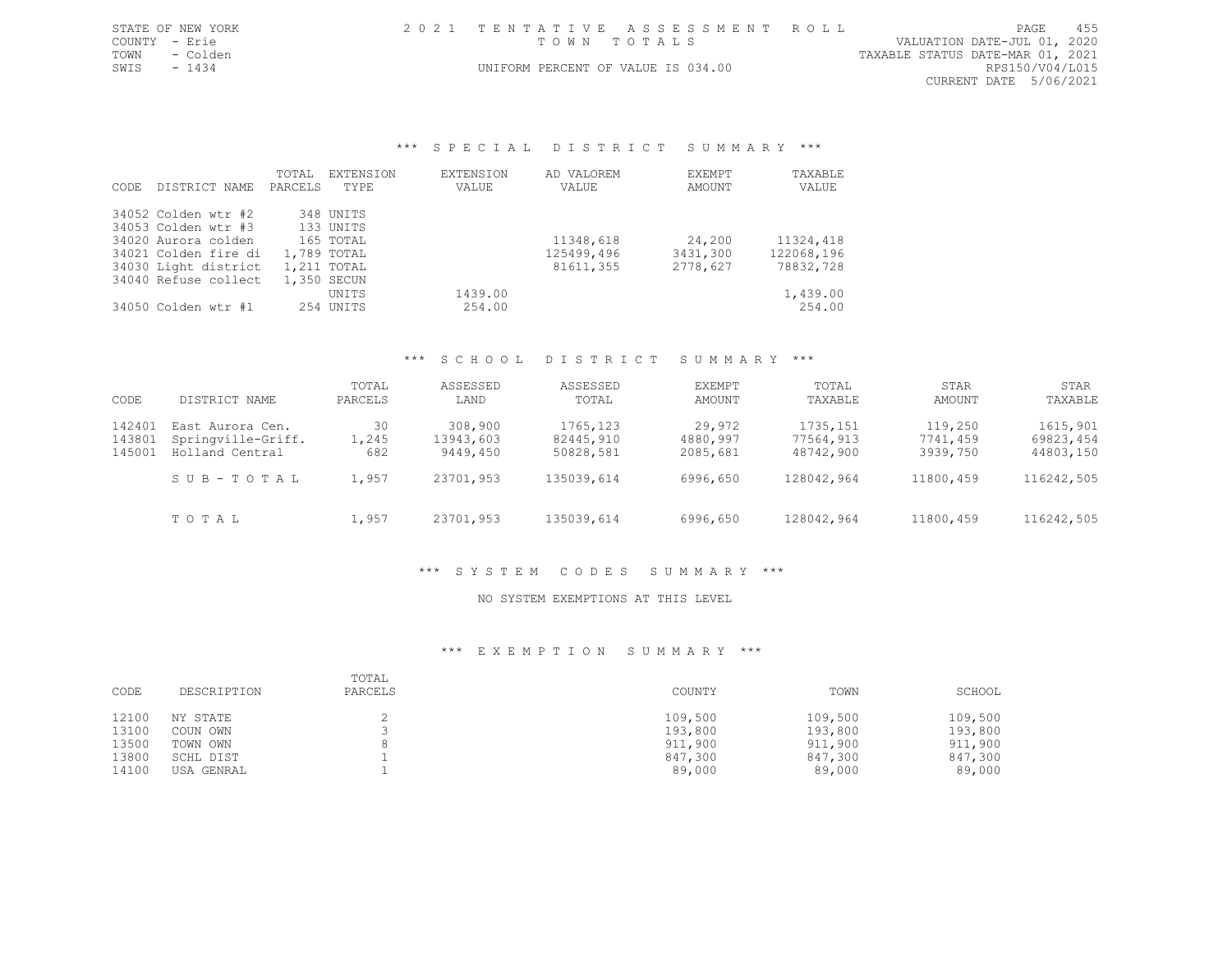|      | STATE OF NEW YORK |                                    | 2021 TENTATIVE ASSESSMENT ROLL |                                  | PAGE            | 456 |
|------|-------------------|------------------------------------|--------------------------------|----------------------------------|-----------------|-----|
|      | COUNTY - Erie     |                                    | TOWN TOTALS                    | VALUATION DATE-JUL 01, 2020      |                 |     |
| TOWN | - Colden          |                                    |                                | TAXABLE STATUS DATE-MAR 01, 2021 |                 |     |
| SWIS | - 1434            | UNIFORM PERCENT OF VALUE IS 034.00 |                                |                                  | RPS150/V04/L015 |     |

CURRENT DATE 5/06/2021

|       |                  | TOTAL          |          |          |           |
|-------|------------------|----------------|----------|----------|-----------|
| CODE  | DESCRIPTION      | PARCELS        | COUNTY   | TOWN     | SCHOOL    |
| 25110 | <b>RELIGIOUS</b> | 5              | 456,700  | 456,700  | 456,700   |
| 25130 | CHARITABLE       | 4              | 468,100  | 468,100  | 468,100   |
| 25230 | MENTL IMPR       |                | 95,600   | 95,600   | 95,600    |
| 26250 | HIST SOCTY       |                | 24,852   | 24,852   | 24,852    |
| 26400 | VOL FIR CO       | 1              | 304,300  | 304,300  | 304,300   |
| 27350 | PRIV CEMTR       | $\overline{4}$ | 61,700   | 61,700   | 61,700    |
| 30300 | SOLAR WIND       | 3              | 126,300  | 126,300  | 126,300   |
| 41101 | VETERANS         | $\mathbf{1}$   | 1,508    | 1,508    |           |
| 41111 | PRO RATA V       | 25             | 1036,438 | 1036,438 |           |
| 41120 | VETWAR CTS       | 82             | 523,731  | 523,731  | 428,080   |
| 41124 | VET WAR S        | 9              |          |          | 40,678    |
| 41125 | VET WAR CS       | $\mathbf{1}$   | 6,422    |          | 4,282     |
| 41130 | VETCOM CTS       | 51             | 541,530  | 541,530  | 422,263   |
| 41134 | VET COM S        | 5              |          |          | 39,248    |
| 41140 | VETDIS CTS       | 21             | 316,424  | 316,424  | 285, 475  |
| 41161 | $CW$ 15 $VET/$   | 28             | 119,896  | 119,896  |           |
| 41300 | PARAPLEGIC       | $\overline{1}$ | 135,700  | 135,700  | 135,700   |
| 41683 | RPTL466 c        | 10             |          | 10,700   |           |
| 41700 | AGRIC BLDG       | 6              | 155,640  | 155,640  | 155,640   |
| 41720 | AGRIC DIST       | 8              | 164,194  | 164,194  | 164,194   |
| 41730 | AGRIC DIST       | 26             | 312,892  | 312,892  | 312,892   |
| 41800 | AGED C/T/S       | 20             | 576,489  | 576,489  | 611,586   |
| 41801 | AGED C/T         | 6              | 220,446  | 220,446  |           |
| 41802 | AGED CNTY        | 17             | 376,544  |          |           |
| 41803 | AGED T           | 19             |          | 344,619  |           |
| 41804 | AGED SCHL        | 19             |          |          | 374,365   |
| 41805 | AGED C/S         | 6              | 187,221  |          | 191,950   |
| 41834 | ENH STAR         | 231            |          |          | 5684,459  |
| 41854 | <b>BAS STAR</b>  | 583            |          |          | 6116,000  |
| 41932 | DISABLED         | 3              | 24,005   |          |           |
| 41934 | SGI              | $\overline{2}$ |          |          | 39,545    |
| 42100 | AG IMP           | 3              | 13,200   | 13,200   | 13,200    |
| 49500 | SOLAR WIND       | 6              | 88,500   | 88,500   | 88,500    |
|       | TOTAL            | 1,223          | 8489,832 | 8250,959 | 18797,109 |